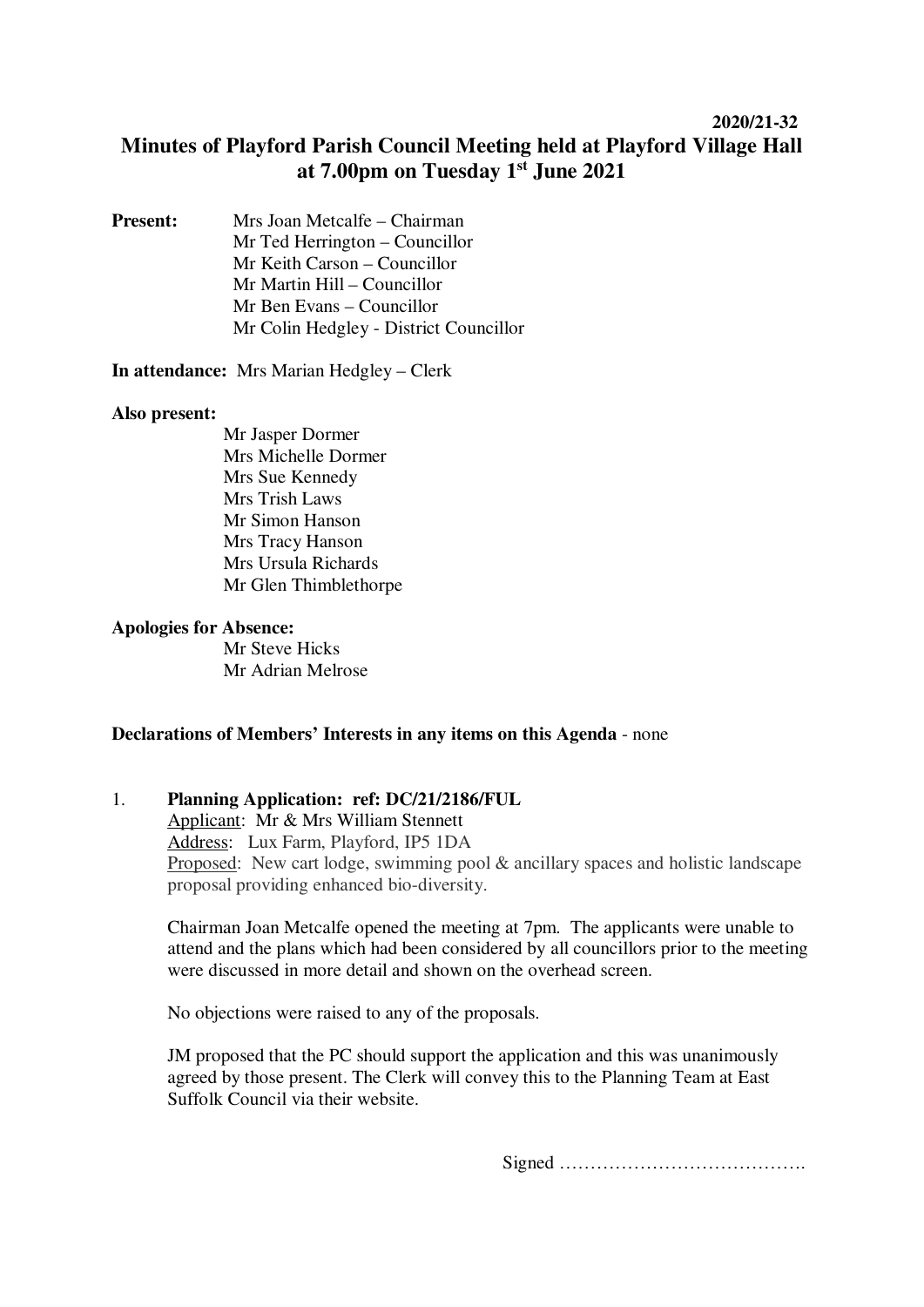## 2. **Planning Application DC/21/2171/FUL**

Applicant: Mr J Dormer

Address: The Piggeries, Butts Road, Playford, IP6 1DP. Proposed: Erection of a detached dwelling (in lieu of the existing permission to convert & extend the existing building).

The plans which had been viewed by all councillors prior to the meeting were displayed on the overhead screen.

JM welcomed the applicant and his wife to the meeting and asked why they had changed from the original plans agreed in Sept 2020. Applicant replied saying the new building would be unique, more modern and the improved position would use the site better. A new build would be more efficient, greener, better for the environment, and would reduce carbon emissions. They are also proposing to build a wildlife pond on the site with public access and to put aside additional land to be developed as being environmentally friendly for wildlife.

A local resident was concerned that the overall building would be bigger than the original piggeries building but was assured by the applicant that this was not the case. BE asked for the size of the total footprint of the 3 buildings and how it compared to the new building but this was not established. He also said he would like to see a more positive statement about installing a heat source pump.

KC liked the design and thought it would be an asset to the village.

JM said that ESC had refused the addition of a porch on the original piggeries revamp as it would increase the size of the original footprint and not comply with the terms of Part Q that the permission was originally allowed under – therefore it was not likely that they would pass these new plans as it totally went against their previous criteria.

TH stated the plans contravened Local Plan Policy SCLP 5.3 regarding Building in the Countryside and therefore should not be permitted – he also wanted to know if there would be a tree survey. Applicant replied they intended to put in more trees and hedges. TH was concerned that the existing piggeries building would not be demolished as it is very close to the neighbours' boundary and they would possibly have to endure noise if this was used as a work shop or garage.

CH asked why the change from the original plans - the only reason development was allowed on the site in the first place was because of the Part Q clause saying that just the footprint of the existing buildings could be used and that only one storey was to be permitted. Applicant replied saying that they have already been given permission to live there by virtue of the fact that the piggeries development was permitted by the previous application and so this right has now been established and can be modified.

KC (Neighbourhood Plan Chairman) said that the NP would need to be looked at carefully to see if the application complied. The Local Plan would be more difficult to negotiate as the District Council will quote Part Q objections. If Part Q was ignored, then Building in the Countryside restrictions would apply.

Signed ………………………………….